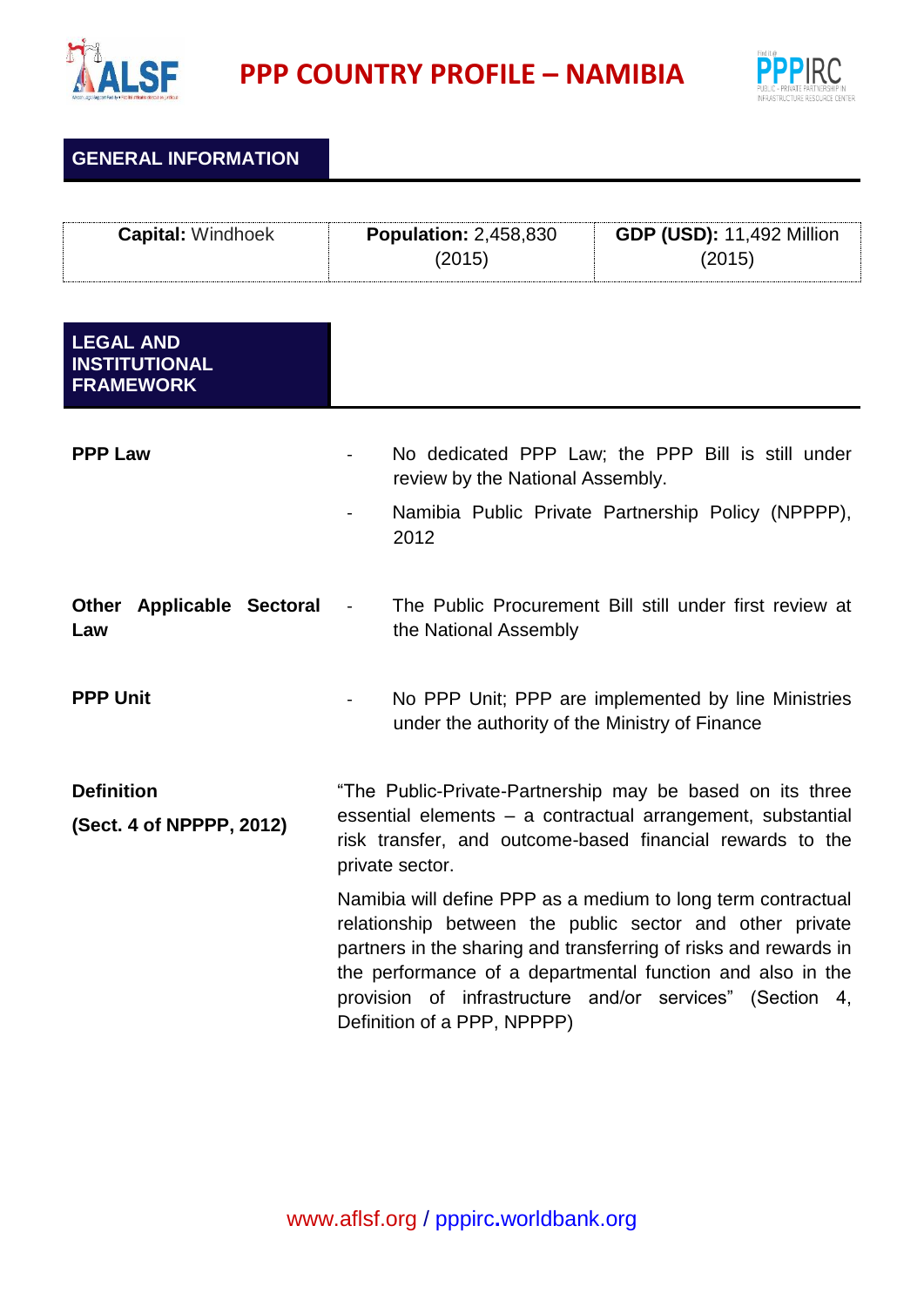

## **PPP** COUNTRY PROFILE – NAMIBIA



| <b>General Principles</b>                                                                                                          | Encourage private sector investment and innovation;                                                                                                                                                        |  |
|------------------------------------------------------------------------------------------------------------------------------------|------------------------------------------------------------------------------------------------------------------------------------------------------------------------------------------------------------|--|
| (Objectives<br>PPP,<br><b>of</b><br>Preliminary<br>of<br>NPPPP,<br>2012)                                                           | Ensure rigorous oversight and governance;<br>$\blacksquare$                                                                                                                                                |  |
|                                                                                                                                    | Achieve capacity development and skills transfer,<br>$\blacksquare$                                                                                                                                        |  |
|                                                                                                                                    | Encourage service delivery, poverty<br>reduction,<br>$\blacksquare$<br>employment creation and inequality reduction focus to<br>be woven into the PPP project design and evaluation<br>(Objectives of PPP) |  |
| Tendering and contracting<br>procedures/ Choice of the<br>private partnership<br>(Sect. 2 Key principles of<br>PPP of NPPPP, 2012) | PPP shall be implemented through the procurement process<br>and approval (Sect. 20)                                                                                                                        |  |
|                                                                                                                                    | Through a competitive process;                                                                                                                                                                             |  |
|                                                                                                                                    | Through a sole bid/speculative bid (sect. 29); or<br>$\overline{a}$                                                                                                                                        |  |
|                                                                                                                                    | Via unsolicited proposals (art. 49)<br>$\blacksquare$                                                                                                                                                      |  |
| <b>Project Evaluation</b>                                                                                                          | The future PPP Unit or Committee shall undertake project                                                                                                                                                   |  |
| (Art. 36 of NPPPP, 2012)                                                                                                           | feasibility assessment for each PPP project (art. 36)                                                                                                                                                      |  |
| <b>Negotiation and Signature</b><br>of PPP Contracts<br>(Sect. 23 of NPPPP, 2012)                                                  | A Negotiation Committee shall be appointed by the relevant<br>line Ministry and shall be different from the Evaluation<br>Committee (Sect. 23 of NPPPP).                                                   |  |
|                                                                                                                                    | No provision in the Policy regarding the signature/form of the<br>PPP contracts.                                                                                                                           |  |
| the public partner                                                                                                                 | Rights and Obligations of No provision in the Policy; subject to negotiations.                                                                                                                             |  |
| the private partner                                                                                                                | Rights and Obligations of No provision in the Policy; subject to negotiations.                                                                                                                             |  |
| and private partners                                                                                                               | Obligations of both public No provision in the Policy; subject to negotiations.                                                                                                                            |  |
| <b>Applicable</b><br><b>Dispute</b><br>Law/<br>resolution                                                                          | Any dispute should be resolved amicably between counter<br>parties at the Contract Manager level in the first instance and<br>then with the help of a mediator; If no resolution is achieved               |  |
| (Art. 26 of NPPPP, 2012)                                                                                                           | then the matter will be referred for arbitration as per Namibia'                                                                                                                                           |  |

[www.aflsf.org](http://www.aflsf.org/) / pppirc**.**[worldbank.org](https://ppp.worldbank.org/public-private-partnership/)